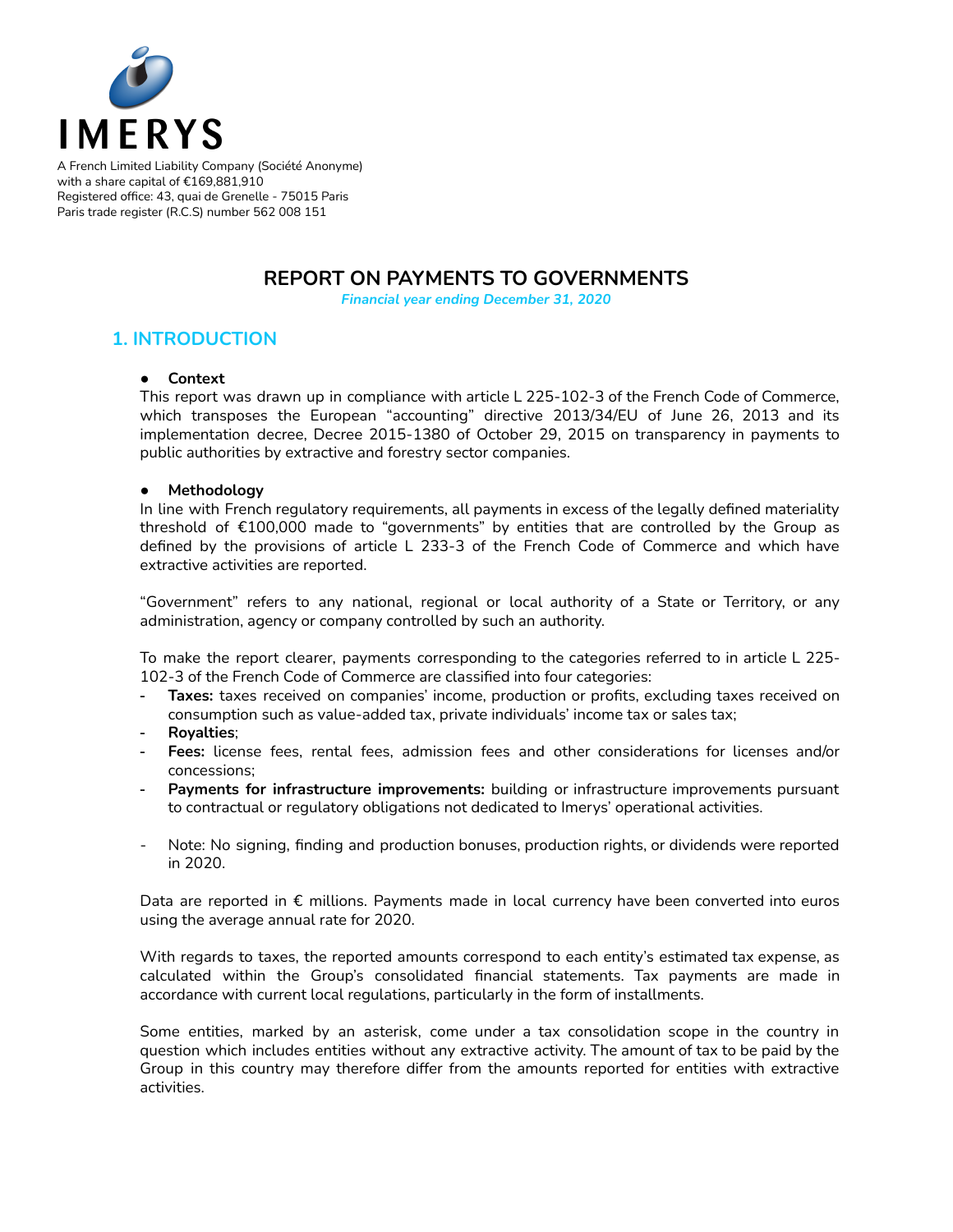# **2. THE REPORT**

|                                                                 | Percent<br>ownership | Local currency    |              |                  |      |                                                       | Euros        |                  |      |                                                       |
|-----------------------------------------------------------------|----------------------|-------------------|--------------|------------------|------|-------------------------------------------------------|--------------|------------------|------|-------------------------------------------------------|
| <b>Country/Entity</b>                                           |                      | Local<br>currency | <b>Taxes</b> | <b>Royalties</b> | Fees | <b>Payments for</b><br>infrastructure<br>improvements | <b>Taxes</b> | <b>Royalties</b> | Fees | <b>Payments for</b><br>infrastructure<br>improvements |
| <b>Argentina</b>                                                |                      |                   | 37.0         |                  |      |                                                       | 0.5          |                  |      |                                                       |
| Imerys Minerales                                                |                      |                   |              |                  |      |                                                       |              |                  |      |                                                       |
| Argentina S.A.                                                  | 100                  | <b>ARS</b>        | 37.0         |                  |      |                                                       | 0.5          |                  |      |                                                       |
|                                                                 |                      |                   |              |                  |      |                                                       |              |                  |      |                                                       |
| Australia                                                       |                      |                   | 1.0          |                  |      |                                                       | 0.6          |                  |      |                                                       |
| Imerys Talc                                                     |                      |                   |              |                  |      |                                                       |              |                  |      |                                                       |
| Australia Pty Ltd                                               | 100                  | <b>AUD</b>        | 1.0          |                  |      |                                                       | 0.6          |                  |      |                                                       |
| Austria                                                         |                      |                   | 3.1          |                  |      |                                                       | 3.1          |                  |      |                                                       |
| Imerys Talc Austria                                             |                      |                   |              |                  |      |                                                       |              |                  |      |                                                       |
| Gmbh                                                            | 100                  | <b>EUR</b>        | 3.1          |                  |      |                                                       | 3.1          |                  |      |                                                       |
| <b>Bulgaria</b>                                                 |                      |                   | 0.2          | 0.4              |      |                                                       | 0.1          | 0.2              |      |                                                       |
| Imerys Minerals                                                 |                      |                   |              |                  |      |                                                       |              |                  |      |                                                       |
| Bulgaria A.D.                                                   | 99.73                | <b>BGN</b>        | 0.2          | 0.4              |      |                                                       | 0.1          | 0.2              |      |                                                       |
| <b>Brazil</b>                                                   |                      |                   | 63.9         |                  |      |                                                       | 10.9         |                  |      |                                                       |
| Imerys Do Brasil<br>Comercio De<br>Extracao De<br>Minerios Ltda | 100                  | <b>BRL</b>        | 0.8          |                  |      |                                                       | 0.1          |                  |      |                                                       |
| Imerys Rio Capim                                                |                      |                   |              |                  |      |                                                       |              |                  |      |                                                       |
| Caulim                                                          | 100                  | <b>BRL</b>        | 60.0         |                  |      |                                                       | 10.3         |                  |      |                                                       |
| Para Pigmentos Sa                                               | 100                  | <b>BRL</b>        | 3.1          |                  |      |                                                       | 0.5          |                  |      |                                                       |
| Canada                                                          |                      |                   | 0.7          |                  |      |                                                       | 0.4          |                  |      |                                                       |
| Imerys Mica                                                     |                      |                   |              |                  |      |                                                       |              |                  |      |                                                       |
| Suzorite Inc                                                    | 100                  | CAD               | 0.7          |                  |      |                                                       | 0.4          |                  |      |                                                       |
| $ $ Chile                                                       |                      |                   | 1210.8       |                  |      |                                                       | 1.3          |                  |      |                                                       |
| Imerys Minerales<br>Chile Spa                                   | 100                  | CLP               | 1210.8       |                  |      |                                                       | $1.3\,$      |                  |      |                                                       |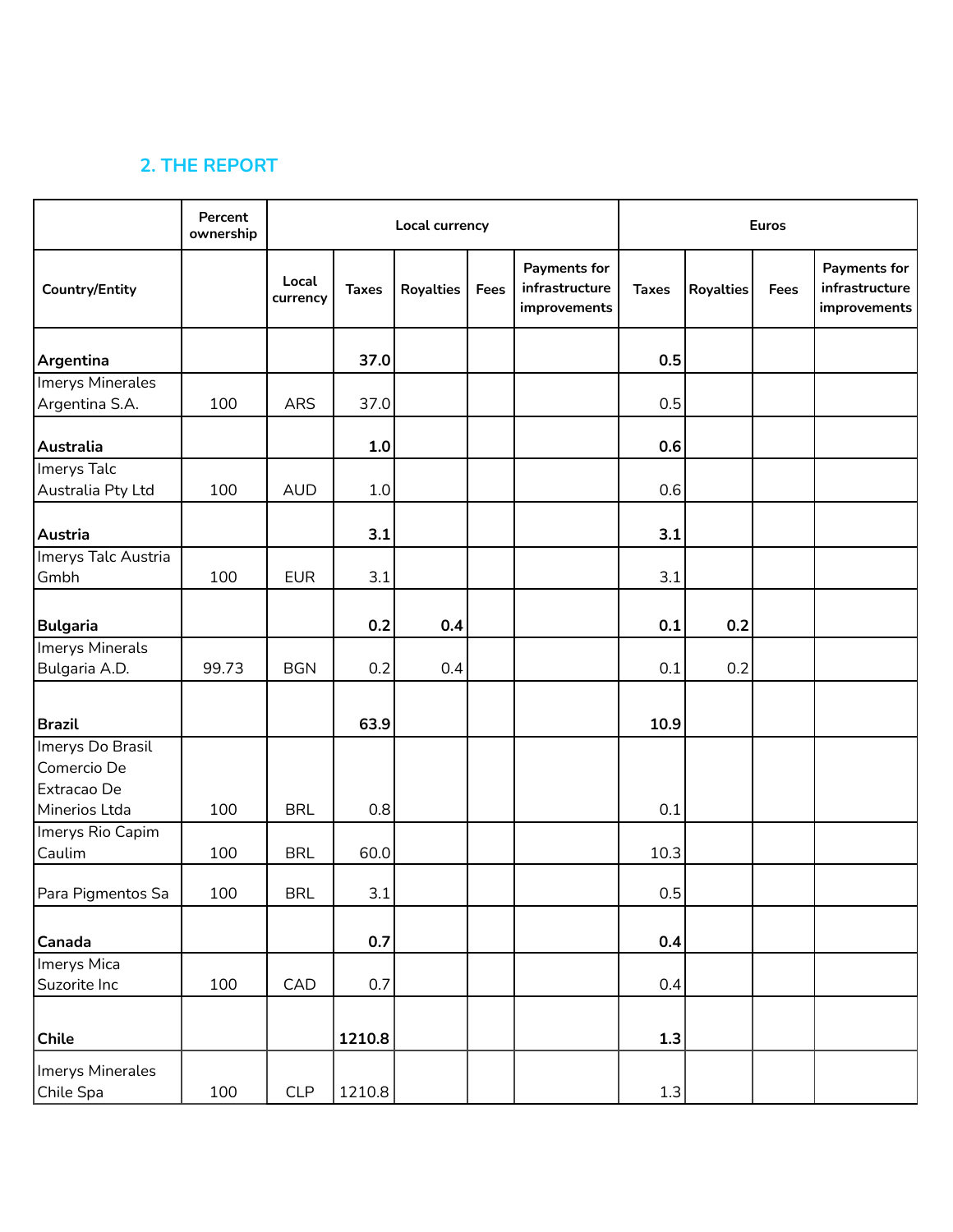|                                              | Percent<br>ownership | Local currency    |              |                  |      |                                                       | <b>Euros</b> |                  |      |                                                |
|----------------------------------------------|----------------------|-------------------|--------------|------------------|------|-------------------------------------------------------|--------------|------------------|------|------------------------------------------------|
| <b>Country/Entity</b>                        |                      | Local<br>currency | <b>Taxes</b> | <b>Royalties</b> | Fees | <b>Payments for</b><br>infrastructure<br>improvements | <b>Taxes</b> | <b>Royalties</b> | Fees | Payments for<br>infrastructure<br>improvements |
|                                              |                      |                   |              |                  |      |                                                       |              |                  |      |                                                |
| France                                       |                      |                   | 10.0         | 0.1              |      |                                                       | 10.0         | 0.1              |      |                                                |
| Imerys Mineraux                              |                      |                   |              |                  |      |                                                       |              |                  |      |                                                |
| France*                                      | 100                  | <b>EUR</b>        | 0.3          |                  |      |                                                       | 0.3          |                  |      |                                                |
| Imerys Refractory                            |                      |                   |              |                  |      |                                                       |              |                  |      |                                                |
| Minerals Glomel*                             | 100                  | <b>EUR</b>        | 0.7          |                  |      |                                                       | 0.7          |                  |      |                                                |
| Imerys Filtration                            |                      |                   |              |                  |      |                                                       |              |                  |      |                                                |
| France*                                      | 100                  | <b>EUR</b>        | 1.0          |                  |      |                                                       | $1.0$        |                  |      |                                                |
| Imerys Refractory                            |                      |                   |              |                  |      |                                                       |              |                  |      |                                                |
| Minerals Clerac*                             | 100                  | <b>EUR</b>        | 0.8          |                  |      |                                                       | 0.8          |                  |      |                                                |
| ICF*                                         | 100                  | <b>EUR</b>        | 1.6          |                  |      |                                                       | 1.6          |                  |      |                                                |
| Imerys Talc Luzenac                          |                      |                   |              |                  |      |                                                       |              |                  |      |                                                |
| France*                                      | 100                  | <b>EUR</b>        | 5.6          | 0.1              |      |                                                       | 5.6          | 0.1              |      |                                                |
| <b>Germany</b><br>Imerys                     |                      |                   | 0.3          |                  |      |                                                       | 0.3          |                  |      |                                                |
| Metalcasting<br>Germany Gmbh*                | 100                  | <b>EUR</b>        | 0.3          |                  |      |                                                       | 0.3          |                  |      |                                                |
| Greece                                       |                      |                   | 7.3          | 3.7              |      |                                                       | 7.3          | 3.7              |      |                                                |
| Imerys Industrial<br>Minerals Greece<br>S.A. | 100                  | <b>EUR</b>        | 6.9          |                  |      |                                                       | 6.9          |                  |      |                                                |
| Elmin - Elmin<br><b>Bauxites</b>             | 100                  | <b>EUR</b>        | 0.4          | 3.7              |      |                                                       | 0.4          | 3.7              |      |                                                |
| <b>Italy</b>                                 |                      |                   | 0.3          |                  | 0.3  |                                                       | 0.3          |                  | 0.3  |                                                |
| Imerys Minerali<br>Italia*                   | 100                  | <b>EUR</b>        |              |                  | 0.2  |                                                       |              |                  | 0.2  |                                                |
| Imerys Talc Italy<br>Spa*                    | 99.66                | <b>EUR</b>        | 0.2          |                  |      |                                                       | 0.2          |                  |      |                                                |
| Sarda Perlite S.R.L.                         | 61                   | <b>EUR</b>        | 0.1          |                  | 0.1  |                                                       | 0.1          |                  | 0.1  |                                                |
| Malaysia                                     |                      |                   | 4.2          | 5.9              |      |                                                       | 0.9          | 1.2              |      |                                                |
| Imerys Minerals<br>Malaysia Sdn. Bhd.        | 100                  | <b>MYR</b>        | $4.2\,$      | 5.9              |      |                                                       | 0.9          | $1.2\,$          |      |                                                |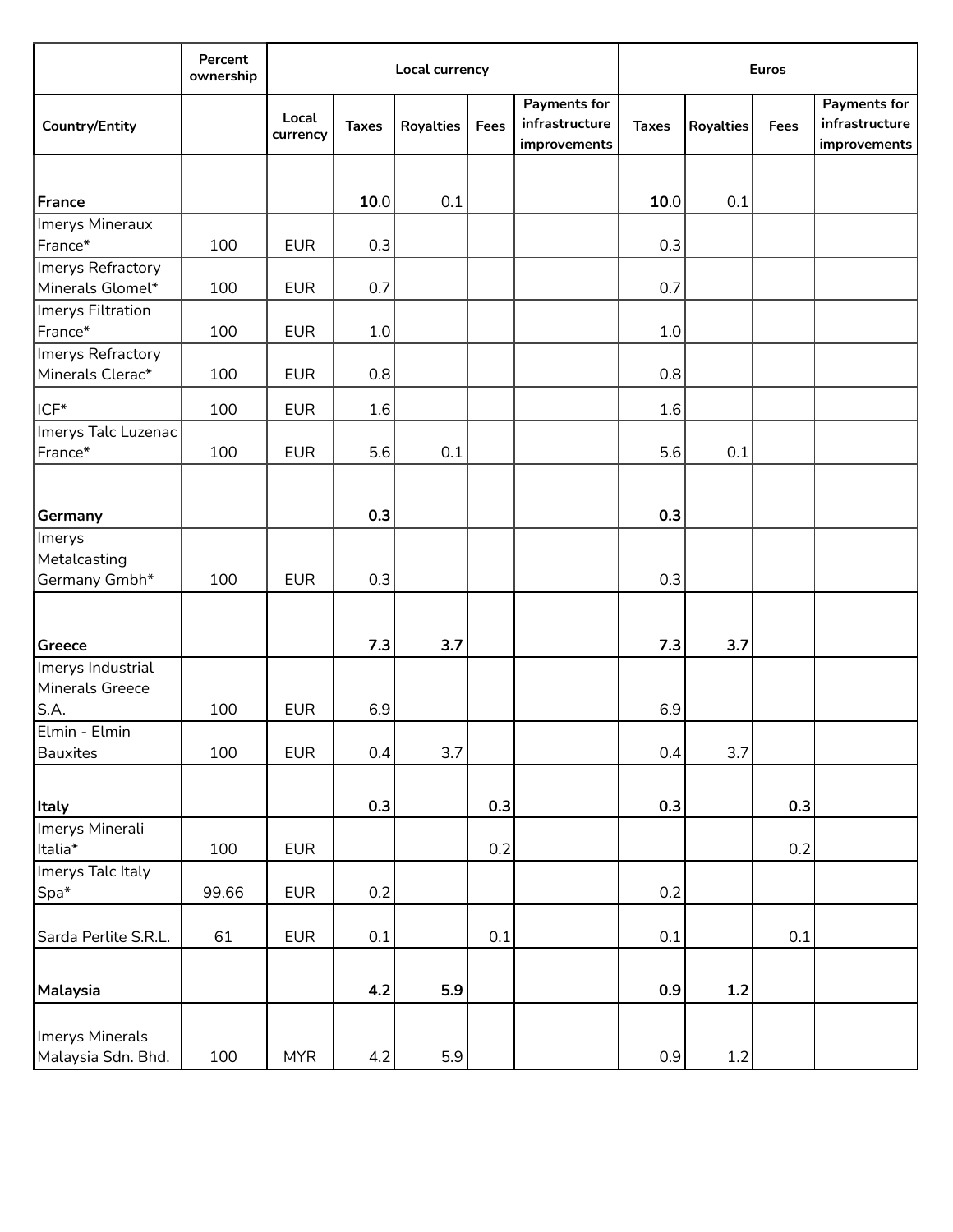|                                       | Percent<br>ownership | Local currency    |              |                  |      |                                                       | <b>Euros</b> |                  |      |                                                       |
|---------------------------------------|----------------------|-------------------|--------------|------------------|------|-------------------------------------------------------|--------------|------------------|------|-------------------------------------------------------|
| <b>Country/Entity</b>                 |                      | Local<br>currency | <b>Taxes</b> | <b>Royalties</b> | Fees | <b>Payments for</b><br>infrastructure<br>improvements | <b>Taxes</b> | <b>Royalties</b> | Fees | <b>Payments for</b><br>infrastructure<br>improvements |
|                                       |                      |                   |              |                  |      |                                                       |              |                  |      |                                                       |
| <b>Mexico</b>                         |                      |                   | 214.1        |                  |      |                                                       | 8.8          |                  |      |                                                       |
| Imerys Diatomita                      |                      |                   |              |                  |      |                                                       |              |                  |      |                                                       |
| Mexico. S.A. De C.V.                  | 100                  | <b>MXN</b>        | 148.6        |                  |      |                                                       | 6.0          |                  |      |                                                       |
| Liquid Quimica<br>Mexicana            | 100                  | <b>MXN</b>        | 1.4          |                  |      |                                                       | 0.1          |                  |      |                                                       |
|                                       |                      |                   |              |                  |      |                                                       |              |                  |      |                                                       |
| Imerys Ceramics<br>Mexico. Sa De C.V. | 100                  | <b>MXN</b>        | 18.5         |                  |      |                                                       | 0.8          |                  |      |                                                       |
| Minera Roca                           |                      |                   |              |                  |      |                                                       |              |                  |      |                                                       |
| Rodando S. De R.L.                    |                      |                   |              |                  |      |                                                       |              |                  |      |                                                       |
| De C.V.                               | 100                  | <b>MXN</b>        | 45.6         |                  |      |                                                       | 1.9          |                  |      |                                                       |
|                                       |                      |                   |              |                  |      |                                                       |              |                  |      |                                                       |
|                                       |                      |                   |              |                  |      |                                                       |              |                  |      |                                                       |
| Namibia                               |                      |                   | 1.5          |                  |      |                                                       | 0.1          |                  |      |                                                       |
| Imerys Gecko                          |                      |                   |              |                  |      |                                                       |              |                  |      |                                                       |
| <b>Holding Namibia</b>                |                      |                   |              |                  |      |                                                       |              |                  |      |                                                       |
| Pty Ltd                               | 51                   | <b>NAD</b>        | 1.5          |                  |      |                                                       | 0.1          |                  |      |                                                       |
| <b>New Zealand</b>                    |                      |                   | 0.1          |                  |      |                                                       | 0.1          |                  |      |                                                       |
| Imerys Ceramics                       |                      |                   |              |                  |      |                                                       |              |                  |      |                                                       |
| New Zealand                           | 100                  | <b>NZD</b>        | 0.1          |                  |      |                                                       | 0.1          |                  |      |                                                       |
|                                       |                      |                   |              |                  |      |                                                       |              |                  |      |                                                       |
|                                       |                      |                   |              |                  |      |                                                       |              |                  |      |                                                       |
| <b>Spain</b>                          |                      |                   | 2.3          |                  |      |                                                       | 2.3          |                  |      |                                                       |
| Imerys Diatomita                      |                      |                   |              |                  |      |                                                       |              |                  |      |                                                       |
| Alicante S.A.*                        | 100                  | <b>EUR</b>        | 2.3          |                  |      |                                                       | 2.3          |                  |      |                                                       |
|                                       |                      |                   |              |                  |      |                                                       |              |                  |      |                                                       |
|                                       |                      |                   |              |                  |      |                                                       |              |                  |      |                                                       |
| Sweden                                |                      |                   | 6.6          |                  |      |                                                       | 0.6          |                  |      |                                                       |
|                                       |                      |                   |              |                  |      |                                                       |              |                  |      |                                                       |
| Calderys Nordic Ab                    | 100                  | <b>SEK</b>        | 6.6          |                  |      |                                                       | 0.6          |                  |      |                                                       |
|                                       |                      |                   |              |                  |      |                                                       |              |                  |      |                                                       |
|                                       |                      |                   |              |                  |      |                                                       |              |                  |      |                                                       |
| <b>Thailand</b>                       |                      |                   | 12.2         |                  |      |                                                       | 0.3          |                  |      |                                                       |
|                                       |                      |                   |              |                  |      |                                                       |              |                  |      |                                                       |
| Mrd-ecc                               |                      |                   |              |                  |      |                                                       |              |                  |      |                                                       |
| (Thailande)                           | 68.89                | <b>THB</b>        | 8.1          |                  |      |                                                       | 0.2          |                  |      |                                                       |
|                                       |                      |                   |              |                  |      |                                                       |              |                  |      |                                                       |
|                                       |                      |                   |              |                  |      |                                                       |              |                  |      |                                                       |
| Mrd Thailand                          | 68.89                | <b>THB</b>        | 4.1          |                  |      |                                                       | 0.1          |                  |      |                                                       |